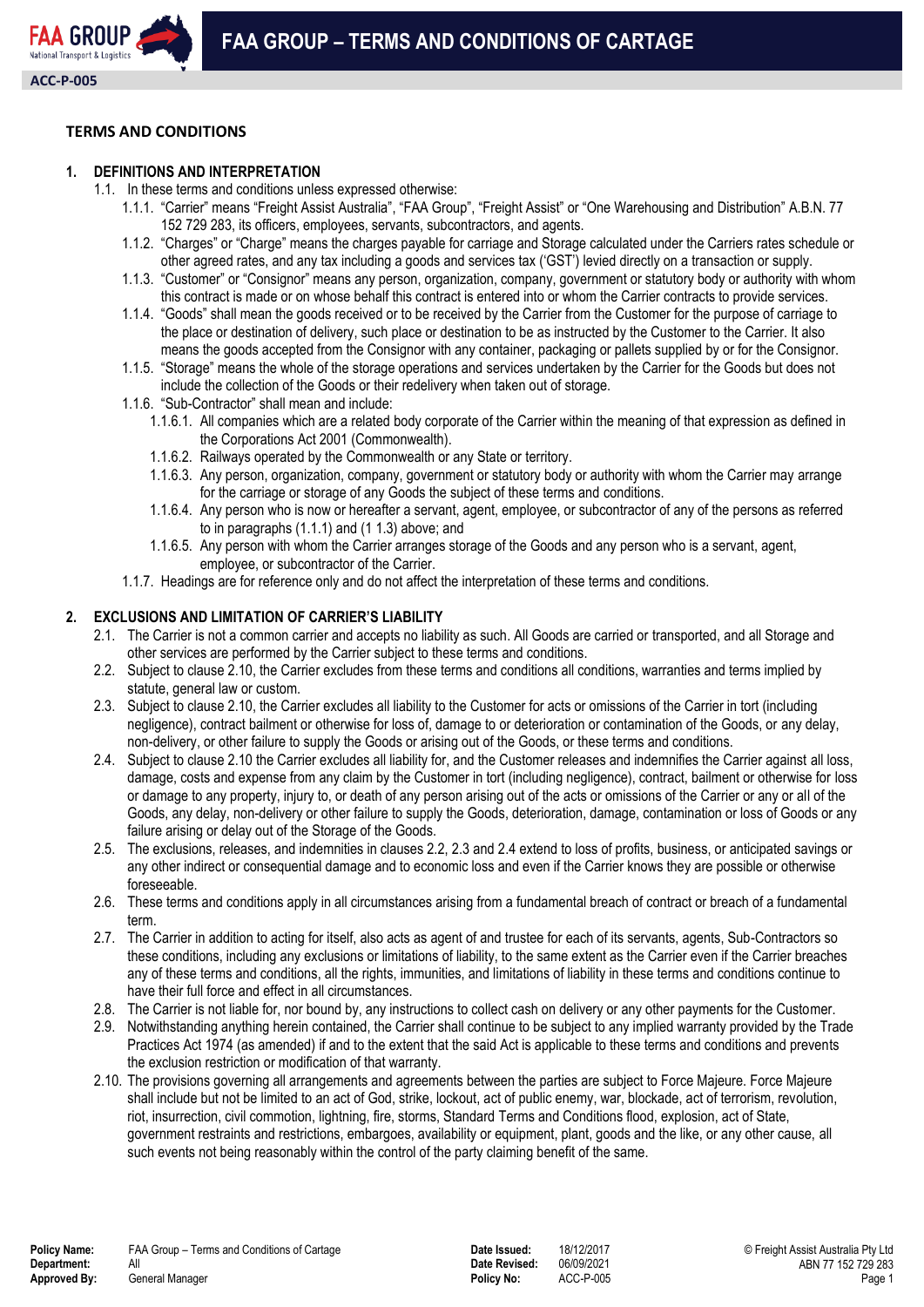

# **3. CLAIMS**

- 3.1. Subject to clause 3.2, the parties agree that the Carrier is not liable for damages or loss of the Goods or any part of the Goods.
- 3.2. The parties agree that the Customer must lodge any notice of claim for consideration and determination by the Carrier within seven (7) days of the date of delivery or for non-delivery within seven (7) days of the anticipated date of delivery or the removal or destruction of the Goods.
- 3.3. The failure to notify a claim within the time limits under clause 3.2 is evidence of satisfactory performance by the Carrier of its obligations.

# **4. QUOTATIONS AND CHARGES**

- 4.1. Any quotation given by the Carrier to the Customer is valid for the period of 30 (thirty) days from the date of the quotation.
- 4.2. Acceptance of a quotation is effective only upon signing and receipt by the Carrier of the signed quotation within the said time period.
- 4.3. Charges will commence on the date the signed quotation is received by the Carrier.
- 4.4. Quotations and the Carriers Standard Rate Schedule may be varied from time to time by the Carrier. The Carrier reserves its right to make such variance without notice to the Customer. The varied rates will apply from the date specified by the Carrier.
- 4.5. Charges are from the Carrier unless otherwise quoted. The Carrier's standard on forwarding Charges (deliveries to and from country areas as determined by the Carrier) apply for all deliveries and pickups not within the local area.
- 4.6. Unless otherwise specified in writing by the Carrier, the Customer must pay the Carrier the charges within 14 days of the date of the Carriers tax invoice.
- 4.7. The Carrier may, at its discretion, charge interest on any overdue amount at the maximum commercial overdraft interest rate for amounts not exceeding \$100,000.00 (one hundred thousand dollars) as charged by the Carrier's banking institution or exercise its lien pursuant to clause 21.
- 4.8. The Carrier's Standard Rate Schedule forms part of these terms and conditions and is available upon request.
- 4.9. Refund of charges by the Carrier is not applicable under any circumstances.
- 4.10. We encourage customers to request a quote for any jobs which are outside the usual scope quotes can be requested by emailing our sales team: [sales@faagroup.com.au.](mailto:sales@faagroup.com.au) Alternatively, we wish to advise if a quote is not requested, any applicable surcharges (such as CBD Surcharge, Residential Surcharge, Shopping Centre Surcharge and more) will be applied to consignments at our discretion and payable by the customer.

# **5. CARRIAGE CHARGES**

- 5.1. The Customer must:
	- 5.1.1. Pay a surcharge in accordance with the Carrier's Standard Rate Schedule where Goods measure a length in excess of 3.6 metres (being 3 pallets x 1.2 metres).
	- 5.1.2. Pay the relevant amount set out in the Carrier's Standard Rate Schedule where the Customer requests freight services that have not been quoted by the Carrier.
	- 5.1.3. Pay additional Charges which are to be agreed by the parties whether verbally or in writing where the delivery requires a specialised vehicle to complete the tasks as a tailgate.
	- 5.1.4. Pay a demurrage Charge payable in accordance with the Carrier's Standard Rate Schedule where a vehicle is unduly delayed due to waiting time to complete the task.
	- 5.1.5. Pay an additional Charge for express freight being guaranteed delivery by close of business on the allocated transit day.
	- 5.1.6. Pay an additional Charge for priority freight being guaranteed AM delivery on the allocated transit day.
	- 5.1.7. Pay additional Charges for dangerous goods, tailgate and hand unloads, futile delivery, couriers, demurrage, freight lengths  $(> 3.6m)$ .
	- 5.1.8. Pay a fee surcharge in accordance with the Carrier's Standard Rate Schedule where the Goods are required to be loaded and/or unloaded by hand due to the unavailability of a forklift or for any other reason.
	- 5.1.9. Pay additional Charges where delivery is refused at the point of delivery due to incorrect details of delivery being provided by the Customer to the Carrier and re-delivery or rehandling of the Goods is required such Charges as agreed by the parties and set out in the Quotation as standard detention Charges or in the absence of agreement in accordance with clause 5.1.14.
	- 5.1.10.Pay additional Charges for additional drop-offs.
	- 5.1.11.Pay for the costs of hiring recovery and replacement for all pallets listed by the Carrier for transportation of the Goods unless exchange pallets are available at the time of delivery.
	- 5.1.12.Pay the transfer of hire charges or pay the current price for pallets where an exchange of equivalent pallets is not affected when transferring the goods.
	- 5.1.13.Pay rates for services to be agreed in writing over and above the Carrier's Standard Rate Schedule where transportation of Goods is requested outside business hours, on weekends or on public holidays together with a surcharge in accordance with the Carrier's Standard Rate Schedule for such services.
	- 5.1.14.Pay a detention Charge to be calculated at the standard hourly rate provided for in accordance with standard Carrier's Standard Rate Schedule where the Carrier is delayed whilst at the point of pick up or delivery.
	- 5.1.15.Pay an account transfer fee surcharge in accordance with the Carrier's Standard Rate Schedule for the transfer of each account between existing accounts of the Customer.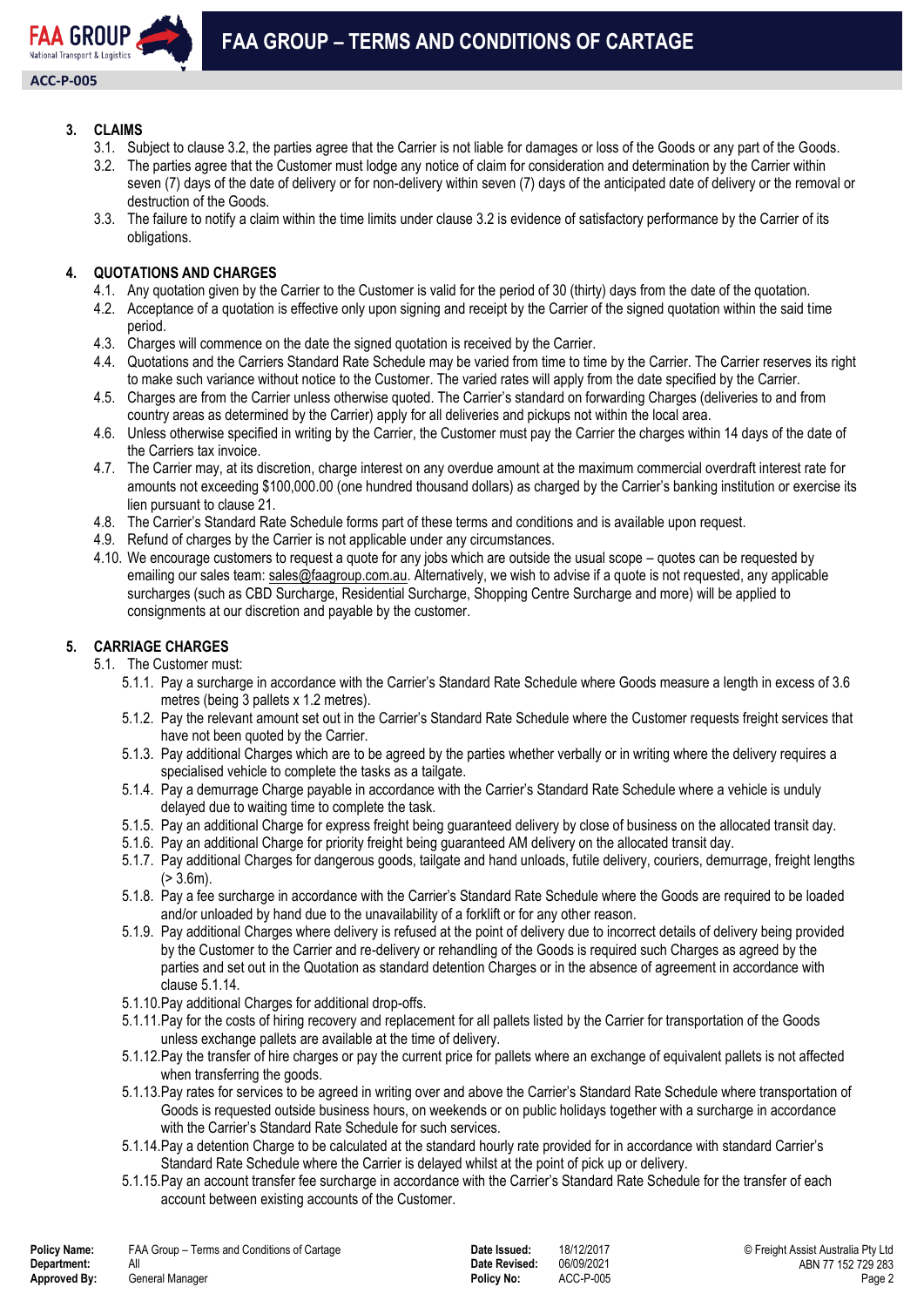

- 5.1.16.Pay a re-consignment fee where the Customer requests the Carrier to transfer the delivery and/or pick up of the Goods to another transport company such fee to be surcharge in accordance with the Carrier's Standard Rates Schedule for each and every pickup and/or delivery of the goods.
- 5.1.17.Pay a fuel levy over and above the quote in the event of fuel costs increases. Such levy to be either a variable levy adjusted monthly or a fixed levy. Fuel levy may be applied without notice in accordance with the Carrier's fuel costing models and methods.
- 5.1.18.Pay a dangerous Goods surcharge for all consignments containing dangerous Goods in accordance with the schedule of rates.
- 5.1.19.Reimburse the Carrier for any expense loss or costs associated with the Goods for carriage or Storage that will likely attract any vermin or pests.
- 5.2. Proof of Delivery documentation will be provided to the Customer at no charge if the request for such documentation is made in writing within 3 (three) calendar months from the date of the particular delivery or pick up. Requests for production of documentation of delivery and pick up services that are beyond the said 3 (three) month period will incur a fee surcharge.
- 5.3. Reciprocal rates only apply as indicated on service quotation.

## **6. STORAGE CHARGES**

- 6.1. The Customer must pay the Carrier any outstanding Charges or expenses not recovered out of the proceeds of sale of the Goods under clause 21.
- 6.2. The Customer is liable for any labour and/or machinery costs to load or unload the Goods.
- 6.3. The Customer is liable for any expenses or Charges incurred by the Carrier to comply with any law or regulation, or any order or requirements made under them or with the requirement of any market, harbour, dock, railway, shipping, customs, excise or warehouse authority or other person.
- 6.4. In the event that any of the Goods are under customs control the Customer must pay all associated costs (customs duty, excise duty, fines or penalties) which the Carrier becomes liable to pay or pays.
- 6.5. The Customer must pay any costs associated with the destruction, disposal or opening and inspecting of stored Goods to the Carrier.
- 6.6. The Customer must reimburse the Carrier for any expense, loss or costs associated to the Carrier's property or person caused by the Goods.
- 6.7. Charges apply upon receipt of the Goods to the Carrier, whether damaged or not.
- 6.8. Charge for Storage period is from Saturday to following Friday. Minimum charge for Storage is 1 (one) week.

# **7. PRICING METHODOLOGY**

- 7.1. The Carrier at all times maintains the right to apply freight Charges in accordance with standard freight units as outlined below:
	- 7.1.1. Standard Full Pallet or Space = 1.2(L) X 1.2(W) x 2.4(H) /1000kg Module size
	- 7.1.2. Standard Half Pallet =  $1.2(L)$  x 1.2(W) x 1.2(H)/500kg Module size
	- 7.1.3. Less than a standard pallet = Is charged at a minimum charge
	- 7.1.4. Oversized Freight (Greater than pallet size) = Will be charged on the number of standard pallet spaces or Kilogram Rate used
- 7.2. The Carrier's standard pricing methodology is based on a per standard pallet rate structure. (Unless, quoted in writing otherwise).
- 7.3. All freight is checked and weighed on receipt with accredited weighing scales and if cents per kilo rates apply will be cubed by Length x Width x Height. A cubic rate conversion (as per written quote) is then applied to identify the space equivalent. The Carrier will charge at the greater kilogram amount (Cubic Conversion or Deadweight – whichever is the greater).

#### **8. CREDIT ACCOUNT**

- 8.1. A Commercial Credit Account will be activated once a signed credit application and service quotation is received and approved by the Carrier.
- 8.2. It is agreed by the parties that the Commercial Credit Account forms part of these terms and conditions.
- 8.3. A Commercial Credit Account will be closed if it has minimal activity, as determined by the Carrier, or has not been utilized within a 6 (six) month period.
- 8.4. A closed Commercial Credit Account may only be reactivated when a signed credit application and signed service quotation is received by the Carrier.

8.5.

# **9. PARTIAL PAYMENT OF ACCOUNT**

9.1. Unless prior consent is granted in writing by the Carrier to the Customer or the Customer is awaiting receipt of proof of delivery or any other supporting documentation of delivery and or pick up, then if the Customer makes no or partial payment to the Carrier on its account, the Customer accepts that the Carrier may place an automatic stop service on the Customer's account. The Customer agrees and acknowledges that the Carrier is not liable for any resulting loss or damage caused to the Customer and or its Goods as a consequence of the stop service.

**Date Revised:**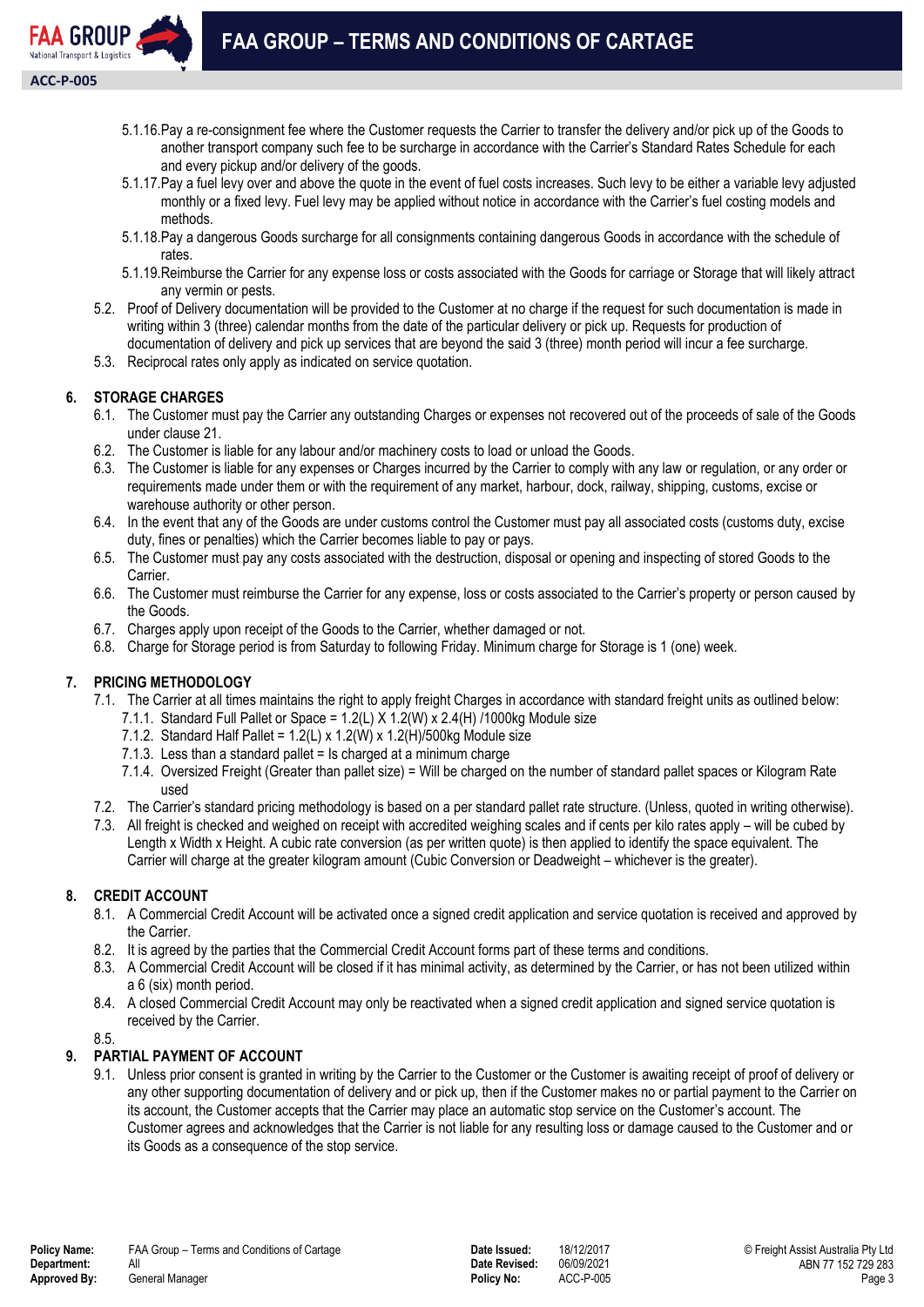

## **10. REQUESTS FOR CREDIT**

10.1. Requests for credit by the Customer on each or any tax invoice will only be considered and determined by the Carrier if the said request is made in writing within 30 (thirty) days of the tax invoice date.

## **11. RIGHT TO REFUSE CARRIAGE OR STORAGE OF GOODS**

11.1. The Carrier reserves the right to refuse at its discretion the carriage or transport and or Storage of Goods.

#### **12. SUB-CONTRACTING**

- 12.1. The Customer hereby authorises the Carrier (if the Carrier in its discretion thinks fit to do so) to arrange with a Sub-Contractor for the carriage and or Storage of any Goods. Any such arrangement shall be deemed to be ratified by the Customer upon delivery of the said Goods to such Sub-Contractor who shall thereupon be entitled to the full benefit of these terms and conditions to the same extent as benefiting the Carrier as if such provisions were expressly for their benefit. In so far as it may be necessary to ensure that such Sub-Contractor shall be so entitled, the Carrier shall be deemed to enter into this contract for its own benefit and also as agent for the Sub-Contractor.
- 12.2. The Customer undertakes that that no claim or allegation shall be made against any person wheresoever by whom the carriage or Storage or part of the carriage or Storage is performed or undertaken and if such claim or allegation is nonetheless made then the Customer agrees to indemnify and to keep the Carrier indemnified against all consequences thereof.

## **13. METHOD OF CARRIAGE**

- 13.1. If the Customer expressly or impliedly instructs the Carrier to use or it is expressly or impliedly agreed that the Carrier will use a particular method of handling or storing the Goods or a particular method of carriage whether by road, rail, sea or air the Carrier will give priority to that method but if that method cannot conveniently be adopted by the Carrier for any reason whatsoever, the Customer hereby authorises the Carrier to handle or store or to carry or have the Goods carried by any other method or methods the Carrier in its discretion thinks fit.
- 13.2. The Customer hereby authorises any deviation from the usual route or manner of carriage and or Storage of Goods which may in the absolute discretion of the Carrier be deemed reasonable or necessary in the circumstances.

#### **14. DELIVERY**

- 14.1. The Carrier is authorised to deliver the Goods at the address given to the Carrier by the Customer for that purpose and it is expressly agreed that the Carrier shall be taken to have delivered the Goods in accordance with the contract as between the Carrier and Customer if at that address the Carrier obtains from any person a receipt or a signed docket for delivery of the Goods.
- 14.2. If the address given to the Carrier for the purposes of delivery is unattended at the time of delivery, or if delivery cannot be effected by the Carrier (other than by reason of the negligence of the Carrier) the Carrier may deposit the Goods at that address (which shall be deemed to be delivery under the Contract) or store the Goods at a place where the Carrier deems necessary or appropriate to store those Goods and if the Goods are stored the Customer shall pay the Carrier for all costs and expenses incurred of an incidental to that Storage and redelivery.
- 14.3. It is agreed that the person delivering any Goods to the Carrier for carriage or transportation and or Storage is authorised to sign the documentation evidencing this agreement for or on behalf of the Customer.

#### **15. STORAGE BASIS**

- 15.1. The Carrier reserves the right to refuse at its discretion the Storage of Goods, subject to clause 11.
- 15.2. The Goods are Stored entirely at the risk of the Customer, and the Carrier accepts no liability for the Goods whatsoever.
- 15.3. The Carrier relies on the Customer to supply details of description, pallet/space, weight, items, quantity, value and measurement and condition of the Goods as supplied by the Customer however the Carrier cannot verify and does not admit their accuracy.
- 15.4. If the Customer requests a preferred method of Storage, one that is not offered by the Carrier within standard practice, the Carrier will make every reasonable attempt to adopt the preferred method however if it is not achievable the Carrier may use any method of Storage.

#### **16. PALLET SERVICES**

- 16.1. It is agreed by the parties that the Carrier's Pallet Policy Procedure forms part of these terms and conditions and is annexed hereto.
- 16.2. In the event that the Customer instructs the Carrier to transfer those pallet accounts of the Carrier as held on behalf of the Customer to the Carrier's own pallet account then such instruction is accepted only upon the Customer agreeing to indemnify the Carrier against all and any loss or non-recovery of any of the pallets as consigned by the Carrier, howsoever arising, such acceptance to be deemed granted by the Customer in its entirety upon the Customer giving such instructions and the Carrier effecting such transfer.
- 16.3. "Freight Assist Australia" hereby acknowledges that however pallets are a requirement for the handling and transport of goods, the cost of pallets is the oneness of the customer.
- 16.4. "Freight Assist Australia" is not liable for losses, or any costs associated with un-recoverable pallets. It is the responsibility of the customers to ensure their customers have active pallet accounts or pallets for exchange.

| Policy Name: | FAA Gr |
|--------------|--------|
| Department:  | All    |
| Approved By: | Genera |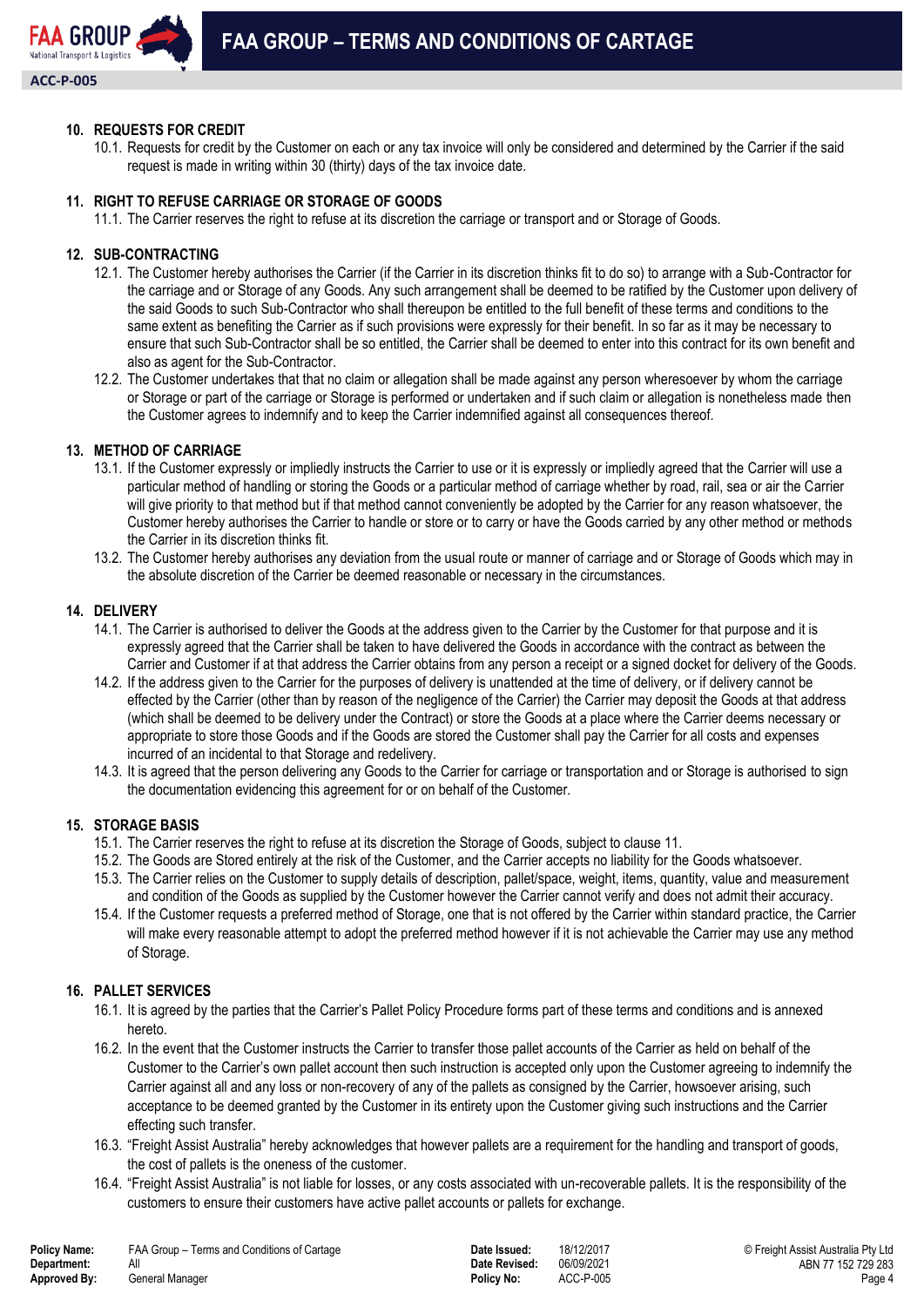

- 16.5. Therefore, we wish to advise that all pallet transactions are required to be transferred directly from customer to customer unless otherwise agreed upon in writing.
- 16.6. Where a specific arrangement is agreed upon, pallets are transferable on a delayed transfer basis ONLY as per the following delayed transfer requirements.
	- 16.6.1. Non-DC Booking deliveries are strictly 14 days from the date of pickup.
	- 16.6.2. DC deliveries are strictly 35 days from the actual booking date.
- 16.7. Consignors agree that Pallet Services are provided subject to terms and of carriage as detailed in the Freight Assist Australia standard terms and conditions of Carriage and Storage.
- 16.8. Unrecoverable pallets
	- 16.8.1.In the event that pallets are not available or transferable on delivery, pallets transferred onto Freight Assist's account will be rejected.
	- 16.8.2.All Pallet Documentation must be supplied on pickup and list the correct post transfer day's period as indicated above, transfer dockets not displaying the correct transfer delay dates will be adjusted accordingly. Pallet Account Details: supplied only on approval.

# **17. CUSTOMER WARRANTIES AND INDEMNITIES**

17.1. The Customer warrants to the Carrier that:

- 17.1.1.It has in place whether prior to or at the time of entering into these terms and conditions adequate insurance coverage over the Goods for the carriage and/or Storage of the Goods and acknowledges and agrees that the Carrier does not take responsibility for such insurance, a certificate of currency must be provided to Freight Assist Australia Pty Ltd prior to accepting goods for storage.
- 17.1.2.It has fully and adequately described the Goods, their nature, weight and measurements and complied with all applicable laws and regulations (inclusive of the Australian Code for Transport of Dangerous Goods by Road and Rail and Civil Aviation Regulations and the International Maritime Dangerous Goods Code) about the notification, classification, description, labelling, transport and packaging of the Goods and that, given their nature, the Goods are packed in a proper way to withstand the ordinary risks of transport;
- 17.1.3.It is either the owner or the authorised agent of the owner of the Goods and has full power and authority to deal with the Goods.
- 17.1.4.It is authorised to accept these terms and conditions for itself and the receiver as well as any other person for whom the Customer is acting or any other person having an interest in the Goods.
- 17.1.5.Neither it nor any other person will make an allegation or claim against the Carrier or any other person about the transport and the Storage of the Goods, AND the Customer indemnifies the Carrier from any loss, damage, expense, penalty, fine or liability arising from a breach of these warranties, the Customer's obligations or these terms and conditions; and
- 17.1.6.The person requesting the Goods to be stored is authorised to do so for and on behalf of the Customer.

# **18. DANGEROUS GOODS ARTICLES**

- 18.1. Before or at the time of entering into these terms and conditions the Customer shall fully disclose to the Carrier in writing the precise details of the class of dangerous or hazardous Goods and supply a copy of the appropriate Emergency Procedure Guide and label such Goods accordingly whereupon the Carrier at its absolute discretion may accept or decline to proceed with the transaction.
- 18.2. In the event of discovery by the Carrier of hazardous or dangerous Goods not being disclosed or Goods likely to attract any vermin and or pest, the Carrier may take any reasonable action including remove, destroy or otherwise dispose of or treat the same at the expense of the Customer and the Customer hereby agrees that all costs incurred by the said non-disclosure are fully recoverable from the Customer. The Carrier may also hold the discovered dangerous Goods at a nominated depot, at the expense of the Customer, for the Customer to then arrange its own transportation.
- 18.3. The Customer will advise the Carrier prior to Storage of any Goods of those Goods which are self-combustible. In the event that the Customer fails or neglects to notify the Carrier then the Customer will be liable for all and any loss or losses attributable to that non-disclosure to the Carrier.

# **19. CUSTOMER OBLIGATIONS**

# 19.1. The Customer must;

- 19.1.1.Not tender for Storage any explosive or volatile Goods.
- 19.1.2.Not tender for Storage any Goods which are or may become dangerous, inflammable, or offensive.
- 19.1.3.Notify the Carrier immediately of any change in its address or contact details.
- 19.1.4.Give at least 60 (Sixty) days written notification to the Carrier of its intention to withdraw the Goods from Storage and finalize their debt in full for both Storage and transport (if applicable) prior to the release of all stock from Storage.